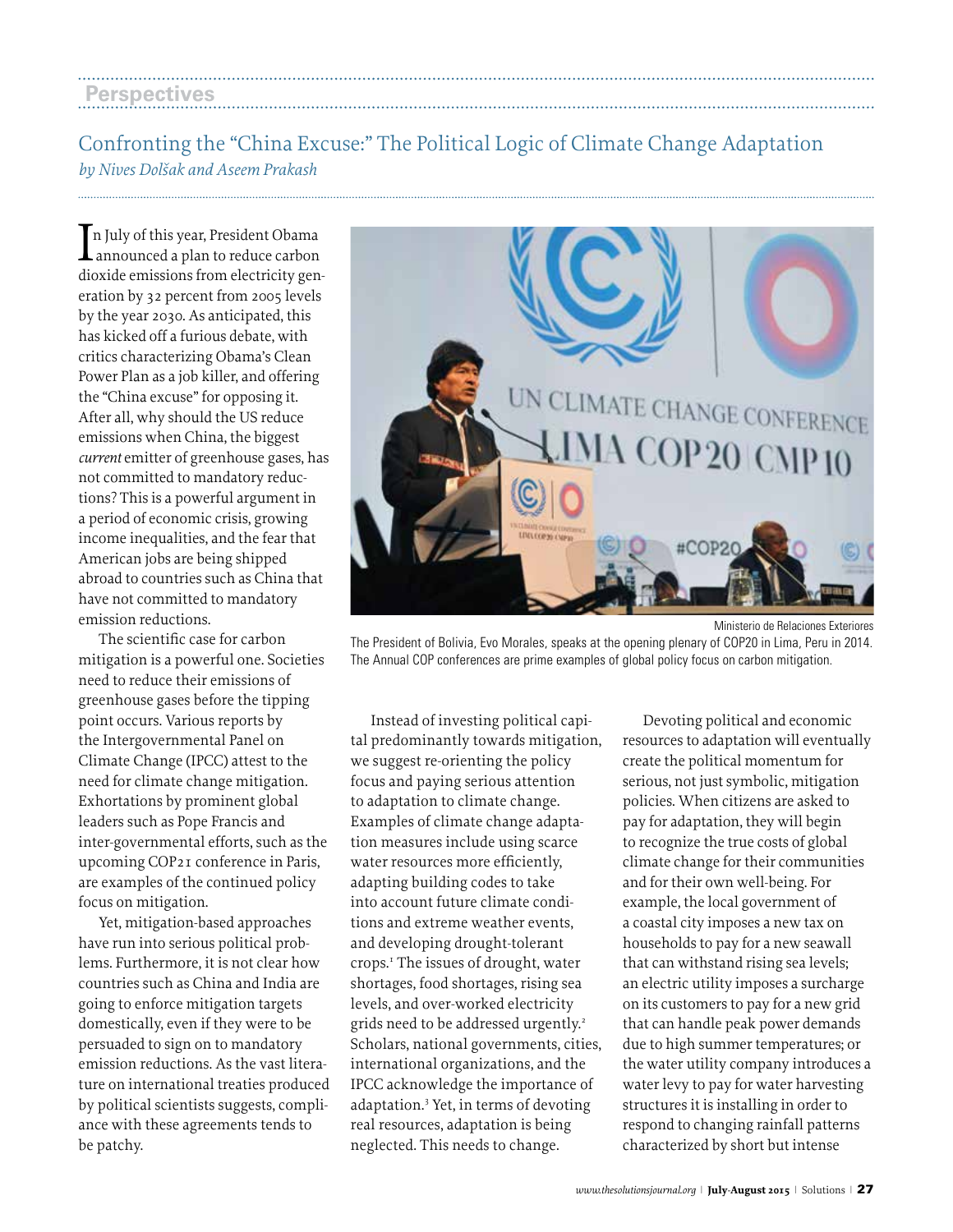| <b>Perspectives</b> |  |
|---------------------|--|
|                     |  |

downpours with huge water runoff. Faced with these new costs, citizens will begin to appreciate the implications, for them*,* of not addressing climate change.4 Consequently, citizens will hopefully be less likely to invoke the "China excuse" for policy inaction and be more willing to support climate change mitigation. Viewed in this way, adaptation can be interpreted as a temporary, but strategic, withdrawal to educate citizens of the dangers of ignoring climate change.

The political opposition to mitigation has multiple justifications. As political scientists have shown, policies that impose concentrated costs on a few actors, but create diffused benefits for others, are likely to meet with strong opposition.<sup>5,6</sup> Second, this opposition is accentuated when these costs are incurred by the "policy losers" in the short run, while the benefits can be observed only in the long run. Third, if these benefits are non-excludable, meaning it is difficult to exclude others from benefiting from climate change mitigation, this creates a "free rider" problem.7 Since few want to be "suckers," actors will be reluctant to incur costs in order to create benefits that the free riders can enjoy. Fourth, the opposition to the proposed policy is likely to be especially acute if the policy losers perceive the alleged freerider to be a political and economic competitor who is steadily gaining advantage across multiple issues.

The political opposition to mitigation lies in the fact that mitigation imposes costs on the US fossil fuel and energy intensive sectors while providing benefits that may occur in the long run to a large number of unspecified people anywhere on the globe. Not surprisingly, policy losers oppose mitigation policies. Furthermore, the backlash against mitigation might be attributed to the rising economic and political salience of China, the

perception that American jobs are being shipped overseas, and that China continues to build coal-fired electricity plants while Americans are asked to cut down on emissions. For the West Virginia miner, mitigation implies she/he will lose the major source of her/his livelihood in order to subsidize affluent Chinese or Indian consumers. It is difficult to explain to this miner, who is facing economic stress, that equity considerations demand that we look at cumulative instead of current emissions.

In contrast to mitigation, the political logic of adaptation is compelling. While successful mitigation requires global collective action, adaptation can be successful even when undertaken unilaterally. Importantly, adaptation-related investments create local benefits, not global public goods. Thus, adaptation does not suffer from the free rider problem—those paying for it will also benefit from it. It is difficult to offer the "China excuse" for ignoring adaptation.

Adaptation-based approaches can leverage the polycentric governance model that scholars at the Vincent and Elinor Ostrom Workshop in Political Theory and Policy analysis have developed. The core idea is that different collective goods are efficiently provided at different scales.<sup>8,9</sup> Instead of asking a single governance unit, say the federal government, to provide all public goods, both scholars and practitioners should look at varying scales of such provision. Furthermore, the provision of public goods at different scales means that benefit spillovers can be minimized, and those benefiting from the policy can be expected to incur the costs as well. If adaptation requires city-level efforts, then the city government can undertake the investments. If it requires efforts of multiple jurisdictions, special adaptation districts can be created (such as school

districts or water districts). The bottom line is that adaptation can be designed for any scale to ensure that:  $(1)$  it is provided at the most efficient scale; and, (2) beneficiaries of adaptationrelated investments pay for much of the costs. In doing so, adaptation meets the canon of efficiency and, at the same time, minimizes free riding.

We recognize that adaptation is not the silver bullet and faces policy problems as well.<sup>10,11</sup> Some players that are vulnerable to global climate change may not be able to afford to invest in adaptation.<sup>12</sup> Although we recognize the problems with foreign aid for environmental protection,<sup>13</sup> as with mitigation, this sort of a fiscal mismatch can be handled by appropriate subsidies and other types of redistributive policies. At the international level, the Global Environmental Facility, a partnership of 183 countries working with civil society, non-governmental organizations (NGOs) and the private sector to address environmental issues, is making adaptation funds available to developing countries. At the national level, modest assistance is available from the U.S. Environmental Protection Agency and the U.S. Federal Emergency Management Agency.

We are not arguing for abandoning mitigation-based strategies. We are highlighting the logic of political opposition to mitigation and suggest rebalancing the short-term efforts towards adaptation. This is politically wise and practical. It is also urgent, given the severe drought in many regions of the US, rising sea levels, changing rainfall patterns, and declining snow packs. Investments in a variety of adaptation-related infrastructure projects, such as water storage, need to be made urgently. Utilities need to upgrade generation and transmission to meet the peak summer demand. Governments—be it city,